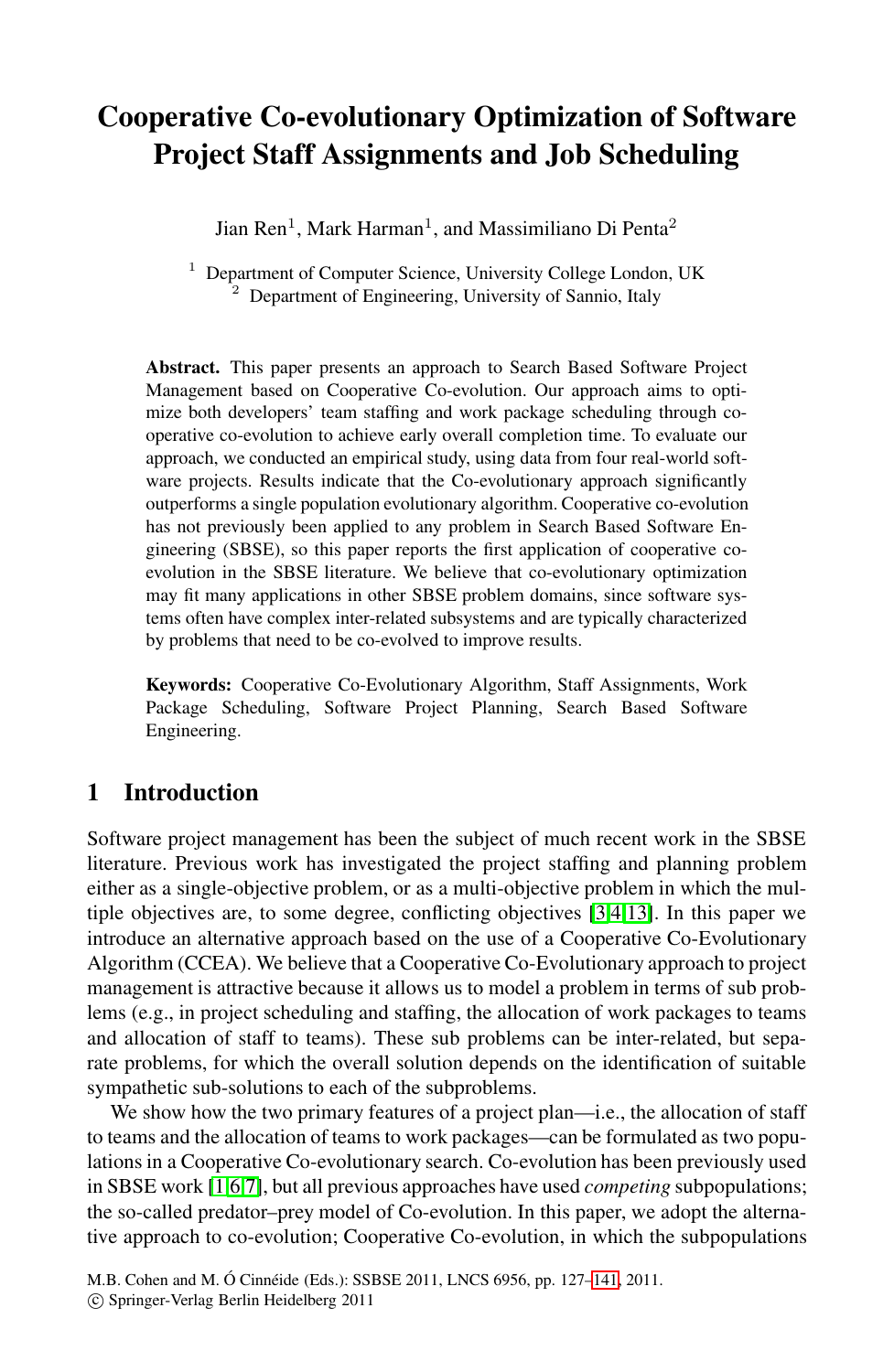work symbiotically rather than in conflict with one another. We believe that this form of co-evolution may also find many other applications in SBSE work, since many Software Engineering problems are characterized by a need to find cooperating subsystems that are evolved specifically to work together symbiotically.

We implemented our approach and evaluated it on data from four real world software projects from four different companies, ranging in size form 60 to 253 individual work packages. We report the results on the efficiency and effectiveness of our approach, compared to a random search and to a single population approach. Our results indicate that the co-evolutionary approach has great promise; over 30 runs for each approach, co-evolution significantly outperforms both random and single population approaches for the effectiveness of the project plans found, while it also appears to be at least as efficient as a single population approach.

The paper makes two primary contributions: (1) The paper introduces a novel formulation of the Software Project Planning Problem using Cooperative Co-evolution and, to the best of our knowledge, this is the first paper in the SBSE literature to use cooperative co-evolution. (2) The paper reports the results of an empirical study with an implementation of our co-evolutionary approach, compared to random and single population evolution. The obtained results provide evince to support the claim that cooperative co-evolution is more efficient and effective than single population evolution and random search.

# **2 Problem Statement and Definitions**

This section describes the problem model for the work packages scheduling and staff assignment problem in detail and addresses the use of the CCEA.

Finding an optimal work package scheduling for a large project is difficult due to the large search space and many different considerations that need to be balanced. Also, finding an optimal way to construct its project teams is crucial as well. In this paper, we focus on team construction with regard to team size.

In order to formulate this problem into a model, we make the following assumptions to simplify the problem: (1) staff members are identical in terms of skills and expertise, and staff only work on one team during the whole project, (2) WPs are sequentially distributed to teams, but they may still be processed at the same time, and (3) only one kind of dependency is considered: Finish-to-Start (FS). All three assumptions were found to be applicable to the four projects studied in this paper, all of which are real world software projects and therefore, though limiting, our assumptions do not preclude real world application.

### **2.1 Ordering/Sequence of Work Packages**

To model the work needed to complete a project, we decompose the project according to its Work Breakdown Structure (WBS). WBS is widely used as a method of project decomposition. In a given WBS, the whole project is divided into a number of *l* small Work Packages (WPs):  $\mathbf{WP} = \{wp_1, wp_2, \cdots, wp_l\}$ . Two attributes of a WP,  $wp_i$ , are considered in this paper: (1) the estimated effort,  $e_i$ , required to complete  $wp_i$ ,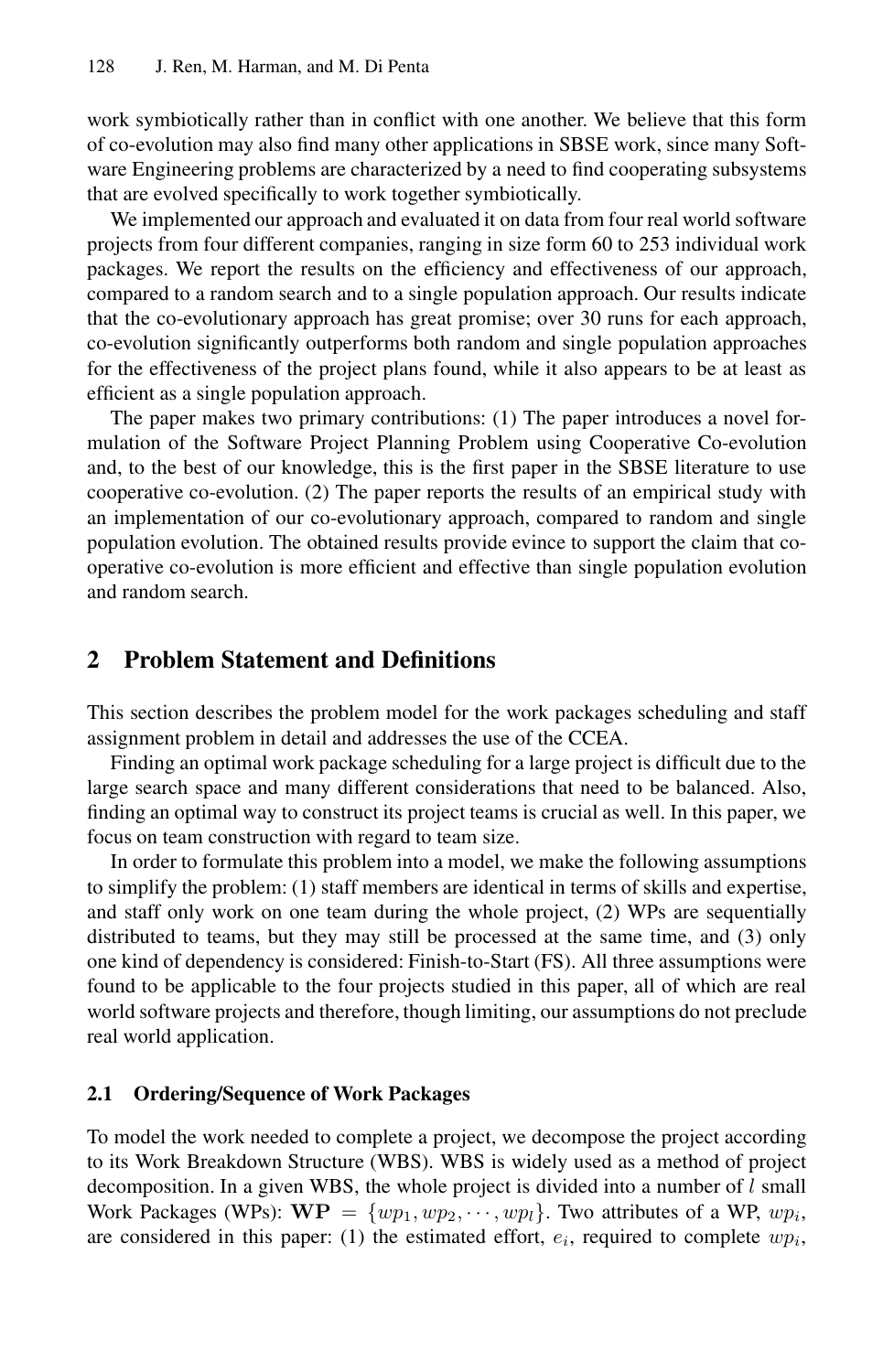and (2) the WP predecessor(s),  $dep<sub>i</sub>$ , which need to be completed before  $wp<sub>i</sub>$  can start to be processed. The estimated efforts for all WPs are represented as a vector:  $\mathbf{E} =$  ${e_1, e_2, \dots, e_l}$ , e.g.: *wp<sub>i</sub>* requires  $e_i$  person-days to complete; and dependence information is represented as a two-dimensional vector as:  $\mathbf{Dep} = \{dep_1, dep_2, \cdots, dep_l\}$ where  $dep_i = \{wp_i, \dots, wp_k\}$  if the predecessors of  $wp_i$  are  $wp_j, \dots$ , and  $wp_k$ .

<span id="page-2-1"></span>The order in which the WPs are considered is represented as a string, shown in Figure 1, where the WP ordering in the string indicates a specific sequence for distributing the WPs to project teams. Constraints of precedence relationships are satisfied as each is processed, with the effect that a project cannot start until its dependent WPs have been completed.

| Distributing Order: $1st$ $2nd$ $3rd$ $\cdots$ $(l-1)th$ $l-th$ |  |  |  |
|-----------------------------------------------------------------|--|--|--|
| Work Package ID: $3 \t 2 \t 6 \t \cdots \t l \t l-4$            |  |  |  |

<span id="page-2-0"></span>**Fig. 1.** WPO Chromosome: The gray area is the representation of the solutions for the ordering for distributing a set of *l* work packages. A solution is represented by a string of length *l*, each gene corresponding to the distributing order of the WPs and the alleles, drawn from  $\{1, ..., l\}$ , representing an individual WP.

### **2.2 Staff Assignments to Teams**

A total of *n* staff are assigned to *m* teams to execute the WPs. The size of each team (their 'capacity') is denoted by a sequence  $\mathbf{C} = \{c_1, c_2, \dots, c_m\}$ .

| Staff:                | $S_1$ | $S_2$ | $S_3$ | ... | $S_{n-1}$ | $S_n$ |
|-----------------------|-------|-------|-------|-----|-----------|-------|
| Assigned To Team No.: | 2     | 4     | 3     | ... | $m$       | 3     |

**Fig. 2.** TC Chromosome: The gray area is the representation of the solutions for Team Construction or the assignments of a set of *n* staff to a set of *m* [tea](#page-14-0)[ms.](#page-14-2) A solution is represented by a string of length *n*, with each gene corresponding to a staff and the alleles, drawn from  $\{1, ..., m\}$ , representing assignment of the staff.

### **2.3 Scheduling Simulation**

We use a single objective fitness evaluation for both populations in our co-evolutionary approach, i.e., the project completion time. The processing of the WPs by the teams is simulated by a simple queuing simulation as described in previous work [13,20]. In this approach, the WP dependence constraints are satisfied by arranging the order in which WPs are assigned to teams. However, we want to avoid the order in which the successor  $wp_i$  is right after its predecessor  $wp_i$ . In such a case,  $wp_i$  has to wait until  $wp_j$  is finished before it can be distributed to an available team. There are two ways for the managers to minimize the team's unused available time: 1) interlacing: managers can choose to insert one or more WPs between  $wp_i$  and  $wp_j$  so when  $wp_i$  is waiting for  $wp_j$ those inserted WPs can keep all the teams functioning, or 2) using mitigation: distribute the predecessor  $wp_j$  to a team with the highest possible capacity, so that the completion time of the predecessor is the shortest, and therefore, the wait time of  $wp_i$  is mitigated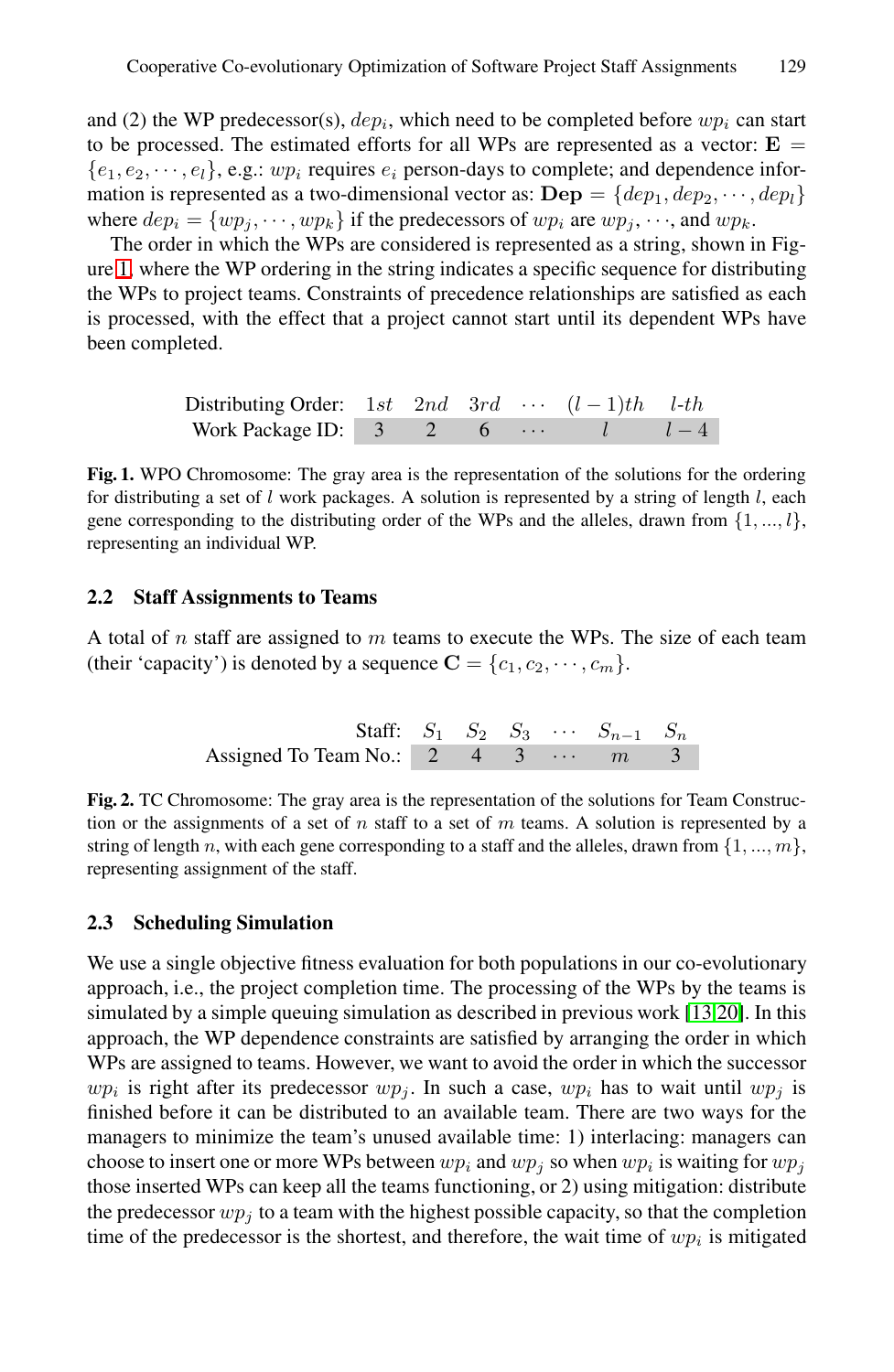#### 130 J. Ren, M. Harman, and [M. D](#page-14-3)i Penta

to be the shortest one. In our case, we simply rely on the search based algorithm that, by producing different WP orderings, can [enac](#page-14-4)t both interlacing or mitigation. Further details about the simulation of WP scheduling can be found in a previous work [13].

# **3 Optimization Method: Cooperative Co-evolutionary Algorithm**

The Cooperative Co-Evolution Algorithm (CCEA) [21] was proposed to solve large and complex problems by implementing a divide-and-conquer strategy. CCEA was originally designed to decompose a high-dimensional problem into smaller sub-problems that could be handled by conventional evolutionary algorithms [24]. Using CCEA, the individuals from each population represent a sub-solution to the given problem. To search for a solution, the members of each population are evolved independently, and interactions between populations only occur to obtain fitness.



**Fig. 3.** (a) TC Single Point Crossover a[nd](#page-2-0) (b) WPO Mutation

### **3.1 Solution Representations and Genetic Operators**

There are two species of solutions in this evolutionary process: One (WPO) contains solutions representing the ordering in which WPs are distributed to teams, and the other (TC) represents the Team Constructions, i.e., the number of staffing persons for each team.

For solutions representing staff assignments or TC, as shown in Figure 2, we encoded the solutions in the following format. The assignment of a set of *n* staff to a set of *m* teams is represented as a string of length *n*. Each gene of the chromosome corresponds to a staff member. The alleles ranging from 1 to *m* represent the team that the staff is assigned to. A single-point crossover is perfor[m](#page-2-1)ed for the TC specie. Basically, the child takes half of chromosom[e fro](#page-14-0)m each of both parents. The mutation operator is thus set to assign each staff randomly to another team.

To achieve a fair comparison between projects, we chose the number of staff  $n = 50$ and the number of working teams  $m = 5$ . Also, we verify every new generated solution of TCs before evaluating it with the fitness function, to ensure in each solutions every team has at least one staff member. This "no empty team" check is required because a team can be empty during the evolutionary process if all staff members are assigned to other teams. The representation of WP ordering is shown in Figure 1. The crossover operator for such a representation is explained in [13], while the mutation operator randomly swaps a WP to another position in the queue, with a mutation rate of 0.2 per gene, calibrated after trying other (higher and lower) rates.

To satisfy the dependency constraints among WPs, a dependency check is required. Solutions that violate the dependency constraints are "repaired" as explained in Section 2.3.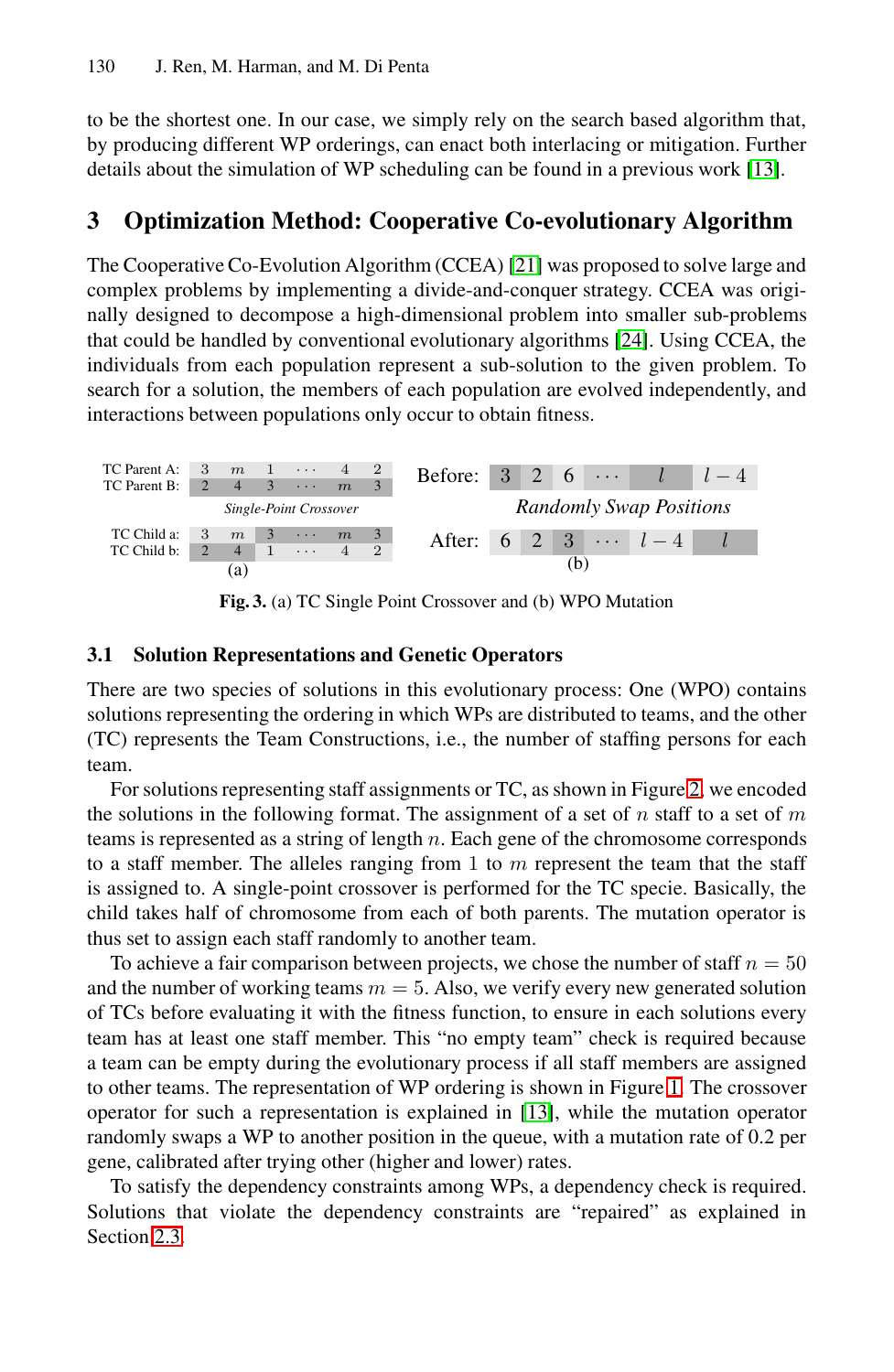# <span id="page-4-0"></span>**3.2 Initial Populations**

The initial populations are randomly generated and subject to satisfy the of "no empty team" rule and dependency constraints among WPs. The population size is set to 50 for both species.

### **3.3 Termination Condition**

We experimented with 3 sets of configurations formed of the Internal (I) and External (E) number of generations for CCEA. The number of internal generations relates to the evolution of each sub-population, while the number of external generations represents how many times each population provides an updated reference to help the other population co-evolve. As shown in Table 1, these 3 configurations are all allowed the same budget of fitness evaluations. Although all these three configurations evolve solutions in both TC and WPO populations for the same number of generations, the level of communication between the two populations varies.

**Table 1.** Three sets of configurations for CCEA each of which requires the same total number of evaluations before it is terminated

| Config. | Int_Gen | Ext_Gen |
|---------|---------|---------|
|         |         | 100     |
|         | ۱O      |         |
|         | ഥറ      |         |

For instance, with Config. I, CCEA evolves solutions in both populations for a single generation only (internal generation) and then provides the updated individuals for fitness evaluations of the other population. Finally, before the evolution process terminates, the TC population provides an updated reference for the WPO population for a total of 100 iterations (external generation), and vice versa. Config. III is not a CCEA by definition because during the whole period of the cooperative co-evolutionary process, the communication only happens only once. Therefore Config. III is a 'nonco-evolutionary' approach, against which we compare the other (co-evolutionary) approaches. By implementing the non co-evolutionary approach as a 'special case' (by suitable choice of parameters) we remove one source of possible bias that would otherwise result from experimenting with two totally different implementations: one coevolutionary and the other not.

# **4 Empirical Study**

The goal of this empirical study is to compare our new CCEA approach with a nonco-evolutionary genetic algorithm and a random search. We study the effectiveness and efficiency of our approach, alternatives and (for purely 'sanity check' purposes) random search on four industrial projects, named *Projects A, B, C and D*, described below and for which quantitative data are summarized in Table 2.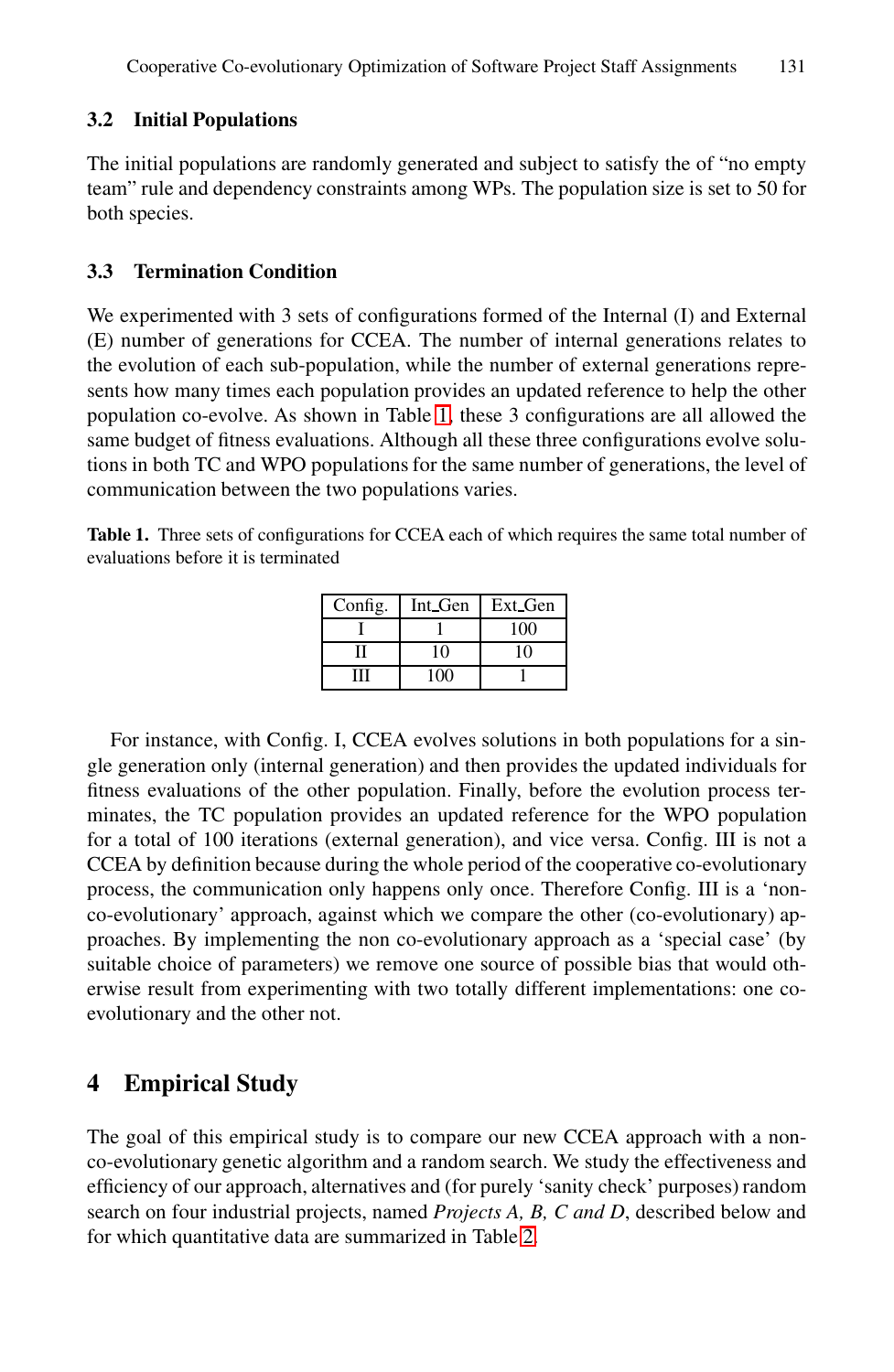#### 132 J. Ren, M. Harman, and M. Di Penta

**Table 2.** Characteristics of the four industrial projects

| Projects | #WPs | #Dependencies | <b>Total Effort</b>                 |  |  |
|----------|------|---------------|-------------------------------------|--|--|
|          | 84   |               | $4287$ (person-hours <sup>1</sup> ) |  |  |
| B        | 120  | 102           | 594 (person-days)                   |  |  |
|          | 253  | 226           | 833 (person-days)                   |  |  |
|          | 60   |               | 68 (person-days)                    |  |  |

*Project A* is a massive maintenance project for fixing the Y2K problem in a large financial computing system from a European organization. According to its WBS, the application was decomposed into WPs, i.e., loosely coupled, elementary units subject to maintenance activities. Each WP was managed by a WP leader and assigned to a maintenance team. No WP dependency was documented, and thus, no constraint had to be satisfied in *Project A* scheduling. *Project A* can be considered as representative of massive maintenance projects related to highly-standardized tasks such as currency conversion, change of social security numbering, etc. *Project B* aimed at delivering the next release of a large data-intensive, multi-platform software system, written in several languages, including DB II, SQL, and .NET. *Project C* aimed at delivering an online selling system to provide North American businesses of all sizes with a fast and flexible way to select, acquire and manage all their hardware and software needs. The system includes the development and testing of website, search engine, and order management, etc. *Project D* is a medium-sized project implemented in a large Canadian sales company. This project aims to add new enhancement to the supply chain of the company by allowing instant and on-demand conversion of quotes to orders. This change is both internal and customer facing and ultimately affects every level of the organization (Web, internal development, database, sales, and customers).

The empirical study addresses the following research questions:

- **RQ1: (Sanity Check)** Do the CCEA approach and the single population alternative significantly outperform random search?
	- RQ1.1: Does the single population GA outperform random search?

RQ1.2: Do the CCEAs outperform random search?

- **RQ2: (Effectiveness)** How effective is the CCEA approach compared to the alternatives in terms of finding an earlier completion time?
- **RQ3: (Efficiency)** Given the same number of evaluations, which algorithm finds the best-so-far solution soonest?

The population size in our implementation was set to 100 and the number of generations is listed in Table 1 for the three different configurations. For the CCEA, the fitness of an individual in either species depends on the results of its simulations with 6 individuals from the other species. Children compete with their parents, and, to select parents for reproduction, the algorithm randomly picks a number of parents and performs a tournament selection to identify parents for breeding. The pool of children is half the population size, i.e., 25. That is, the best 25 children had the chance to compete with their parents.

<sup>&</sup>lt;sup>1</sup> The raw information of required effort for Project A was documented in 'person-hours' by the team that produced it. Since we do not know their mapping from hours to days, we leave the data in its raw form.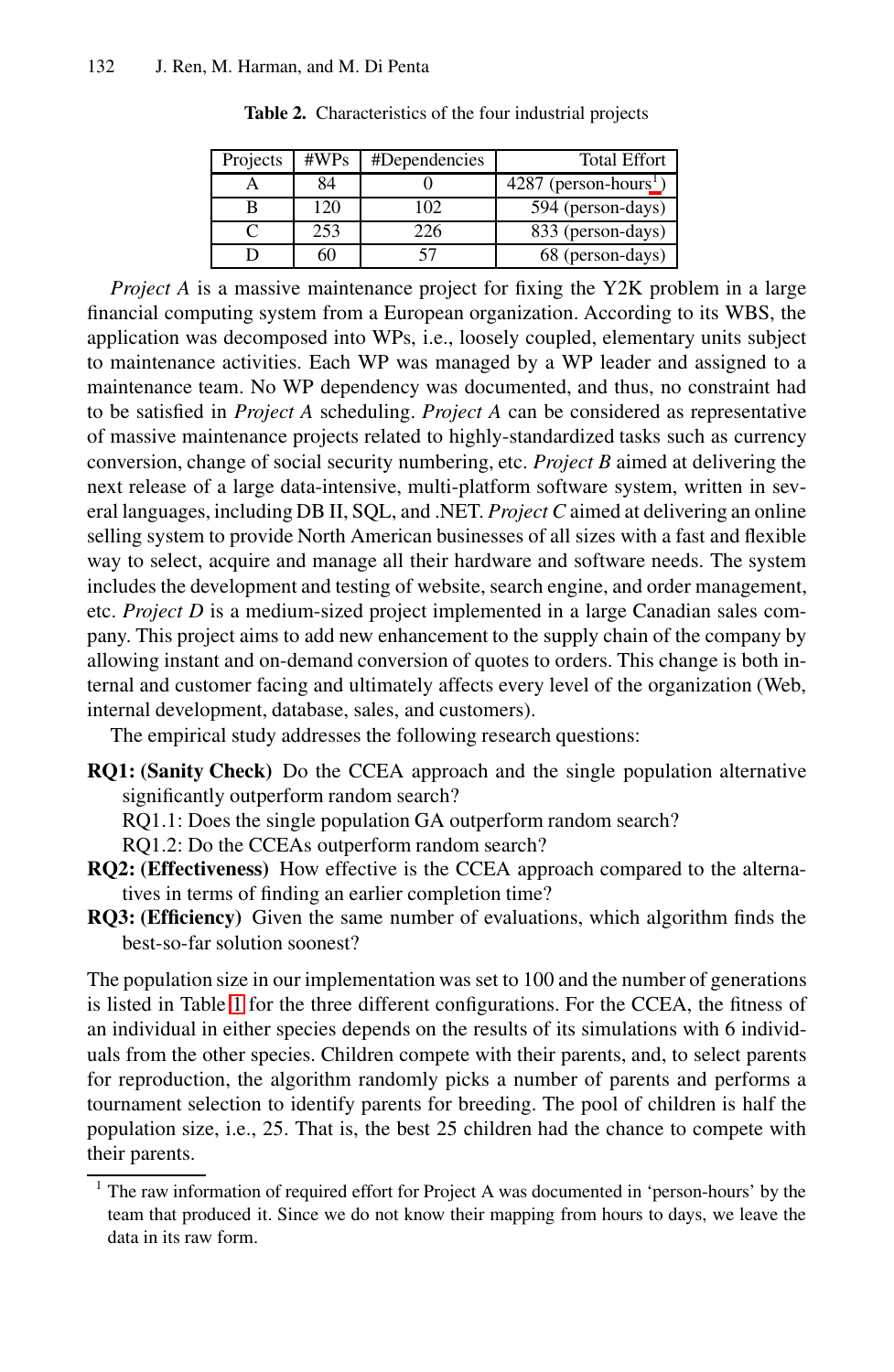# **5 Empirical Study Results**

In this section, we report results of the study described in Section 4.

#### **5.1 Analysis of the Cooperative Co-evolutionary Progress**

Results for all four projects and for the 3 CCEA configurations are plotted on Figures 4 and 5. In each sub-figure, the tick labels on the horizontal axis indicate the total number of internal generations that have been carried out, and also indicates the point at which the algorithm updated the population used for fitness computation. At each point on the horizontal axis, the entire population is depicted using a boxplot to give both a sense of the values obtained for completion time as the evo[lution](#page-7-1) progresses and the distribution of the fitness values in the population.

The fitness values of the entire population during the whole CCEA process are represented as boxplots. We can observe that the number of internal generations is the same for both populations within a specific sub-figure, as they fill equally spread vertical bands on the sub-figures. As can be seen from the sub-figures in the top rows in Figures 4 and 5, Config. I tends to find bette[r solu](#page-7-2)tions sooner than the other two configurations. On the second rows we can observe an noticeable interlacing of the co-evolutions between the two populations. For instance, as in Figure 4(c), the evolutionary process on each population takes 10 internal generations. The first 10 internal generations—plotted within the interval [1, 10] on the horizontal axis—record the evolutionary progress of TC. After the first round of evolution on TC, the solutions on WPO start evolving during the interval [11, 20]. On the third row of the sub-figures, it can be seen that the optimization of WPO produced more benefit—in terms of project completion time—than what done for TC. This can be noticed in Figure  $4(e)$ , where both species evolved for only one round (i.e., one external generation) and, in each round, they evolved for 100 generations (i.e., 100 internal generations). As indicated by the generation number on the horizontal axis, results from the TC species are plotted on the interval [1, 100], while results from the WPO species are plotted on the interval [101, 200]. As we can see from the completion time (vertical axis) the optimization of WPO leads to a noticeable improvement in the fitness function values obtained.

#### **5.2 [R](#page-4-0)esults on Effectiveness**

In this section we report the comparison of the effectiveness of three sets of CCEA configuration and the random search. Each algorithm was run 30 times on each of the 4 sets of project data to allow for statistical evaluation and comparison of the results.

Figure 6 reports—for the various configurations—fitness values for the best individual solutions found by CCEA in the 30 runs.

As shown in the figures for Projects B, C, and D, in terms of the ability to effectively find the best solutions, CCEA performs better with Config. I and worse with Config. III. As explained in Section 3.3, Config. III is the single population evolutionary algorithm, while Config. I and II are bona fidè CCEAs. Therefore, our results provide evidence to support the claim that CCEAs outperform the single population evolutionary algorithm.

The random search generates twice the number of solutions of the CCEAs during the evolutionary process, and despite that, is clearly outperformed by the CCEAs in terms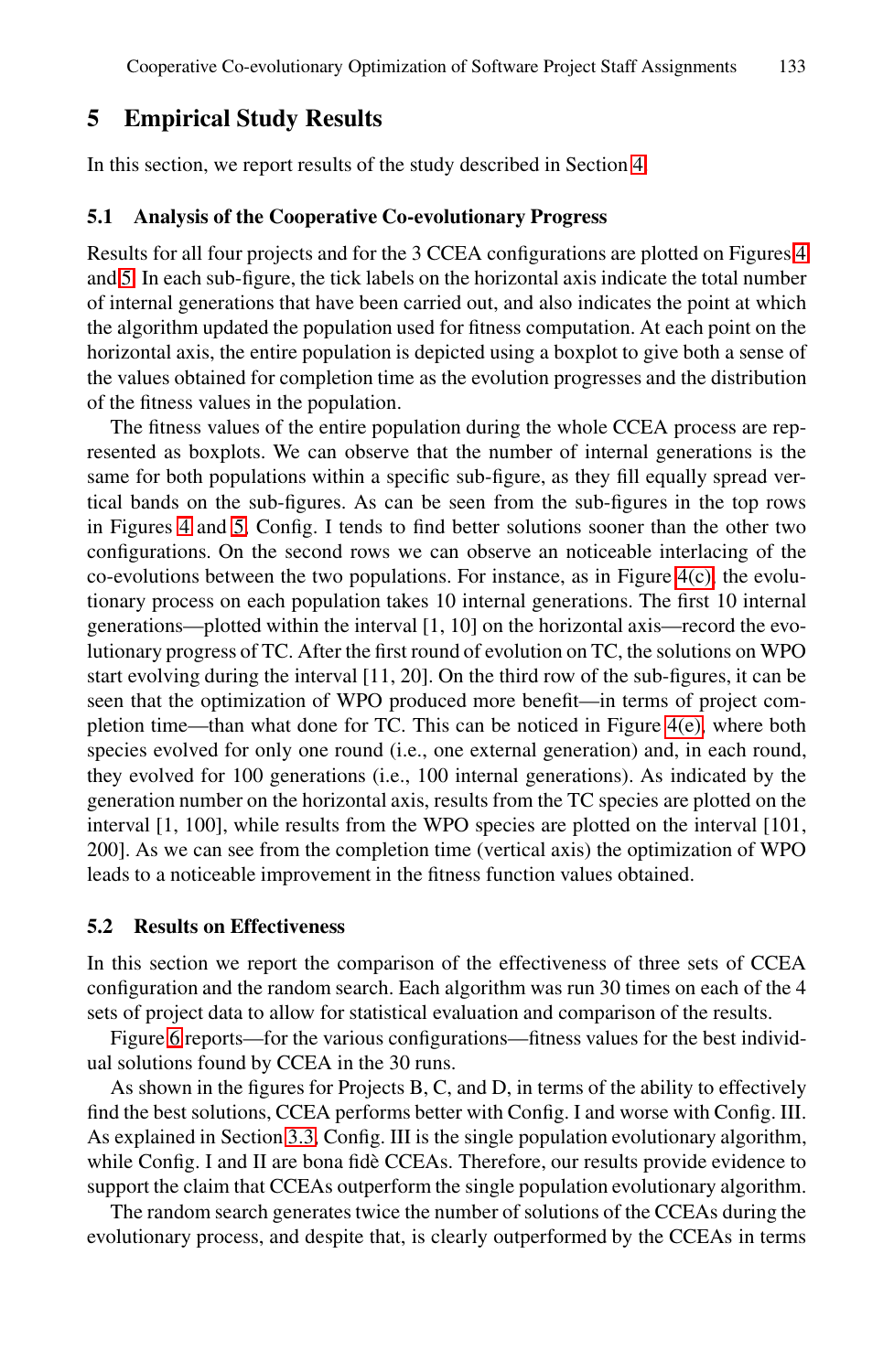<span id="page-7-1"></span><span id="page-7-0"></span>

<span id="page-7-2"></span>**Fig. 4.** Projects A and B: Boxplots of completion times for all solutions found by different CCEAs configurations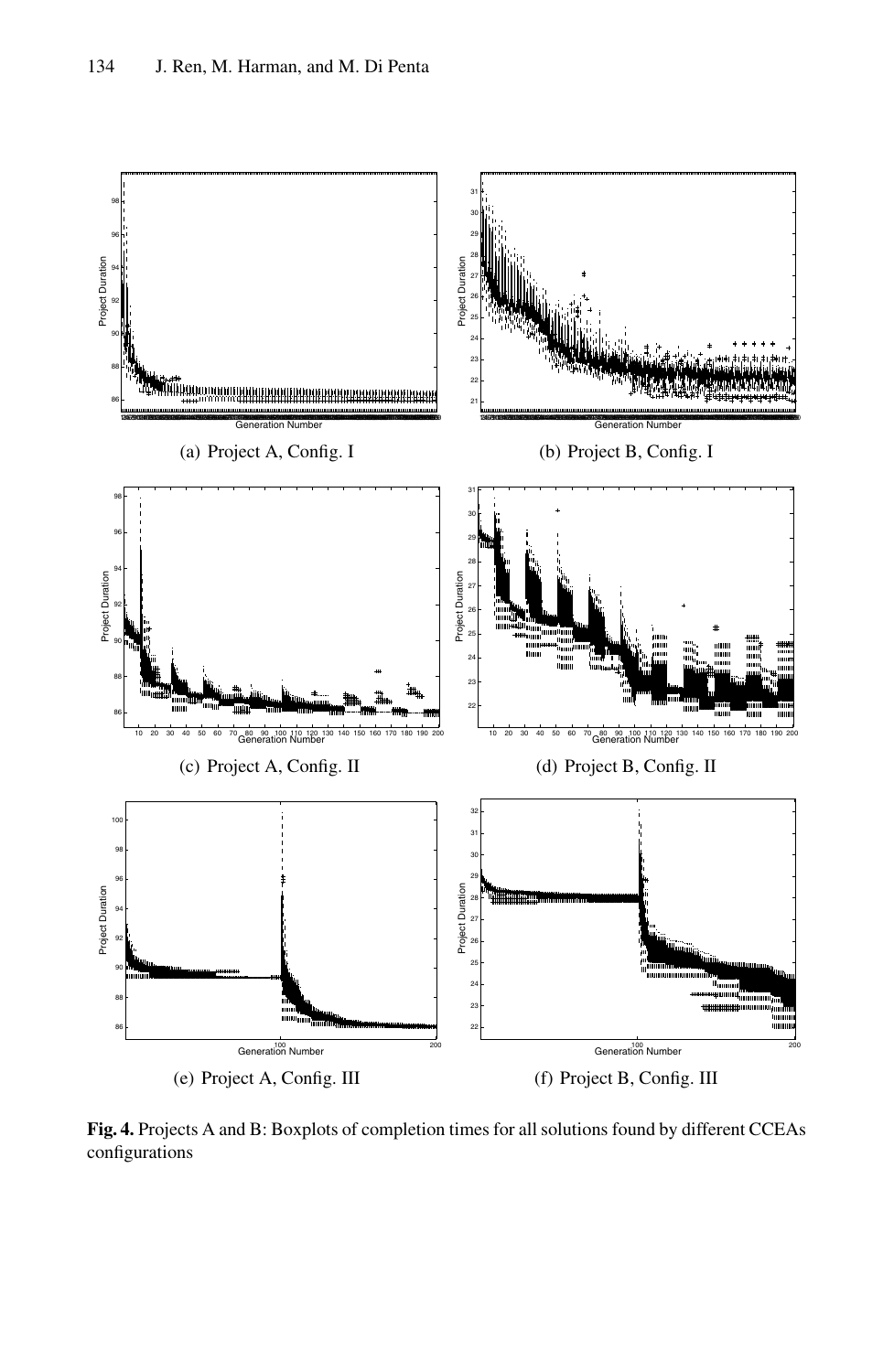

**Fig. 5.** Projects C and D: Boxplots of completion times for all solutions found by different CCEAs configurations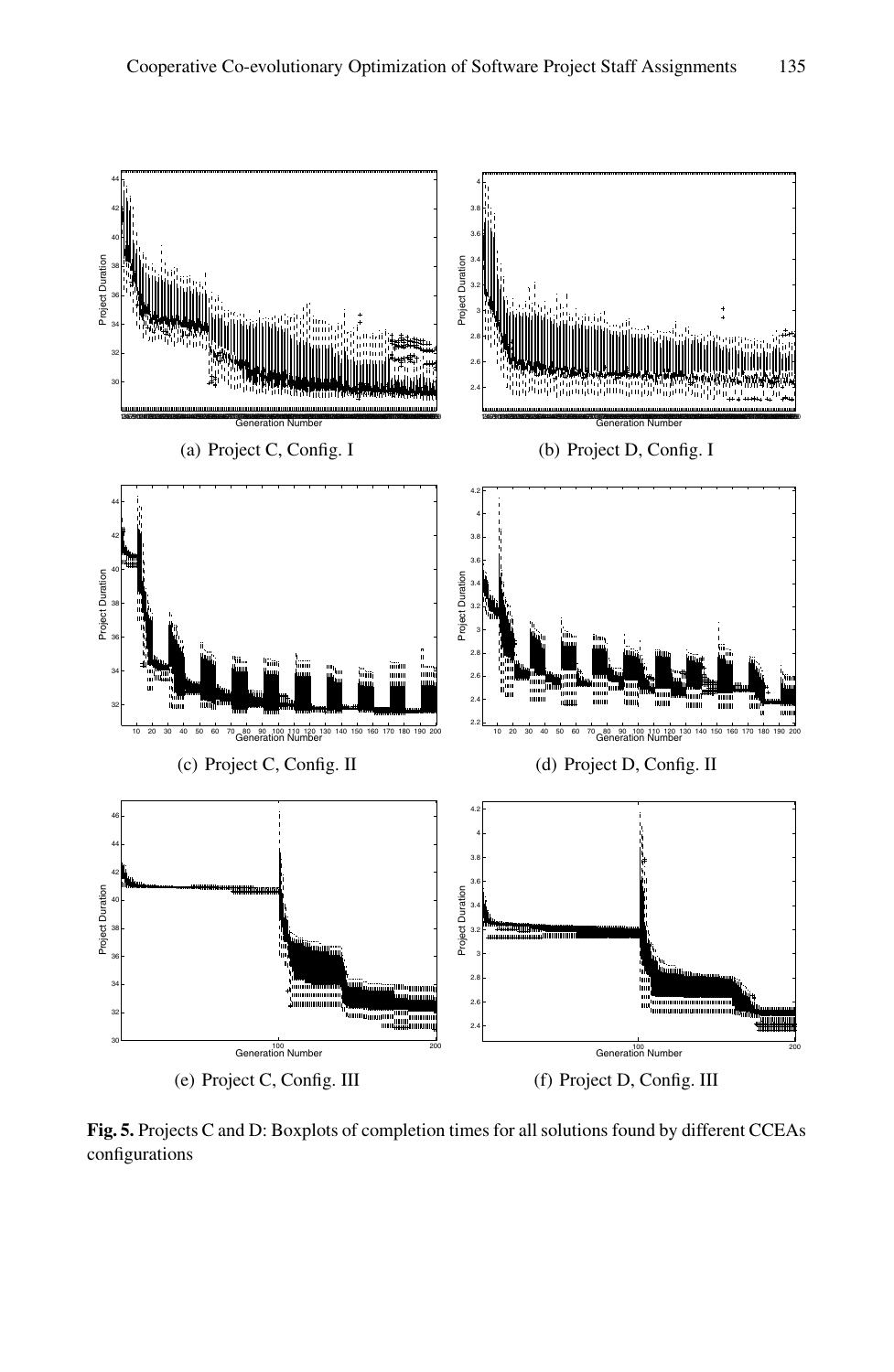<span id="page-9-0"></span>

**Fig. 6.** Boxplots of all the [be](#page-9-0)st solutions found in 30 runs of the three CCEA configurations, and in random search runs

of fitness function quality. This observation is supported by a Wilcoxon Rank Sum Test (WRST) performed to calculate the statistical significance of the difference between the solutions produced by the different CCEAs configurations and Random. Since we are performing multiple comparisons on the same data set, *p-values* are corrected using the Holm's correction. The Wilcoxon Rank Sum Test (WRST) *p-values* reported in Table 3, as well as boxplots shown in Figure 6, indicate that all evolutionary algorithms perform significantly better than a random search, and that the best solutions found by the CCEAs (Config. I and II) perform significantly better than the single population evolutionary algorithm (Config. III).

For Project A, while all CCEAs perform significantly better than random search, the practical benefit in terms of lower project completion time achieved is not as evident as for the other projects. This is because in Project A there are no dependencies between WPs; the project is a conceptually simple, multiple application of a massive maintenance task (fixing Y2K problem repeatedly using a windowing approach). Since there are no dependencies, there is no delay introduced by the need for waiting on dependent WPs. For this reason, the WP scheduling and team construction have little impact on the overall completion time.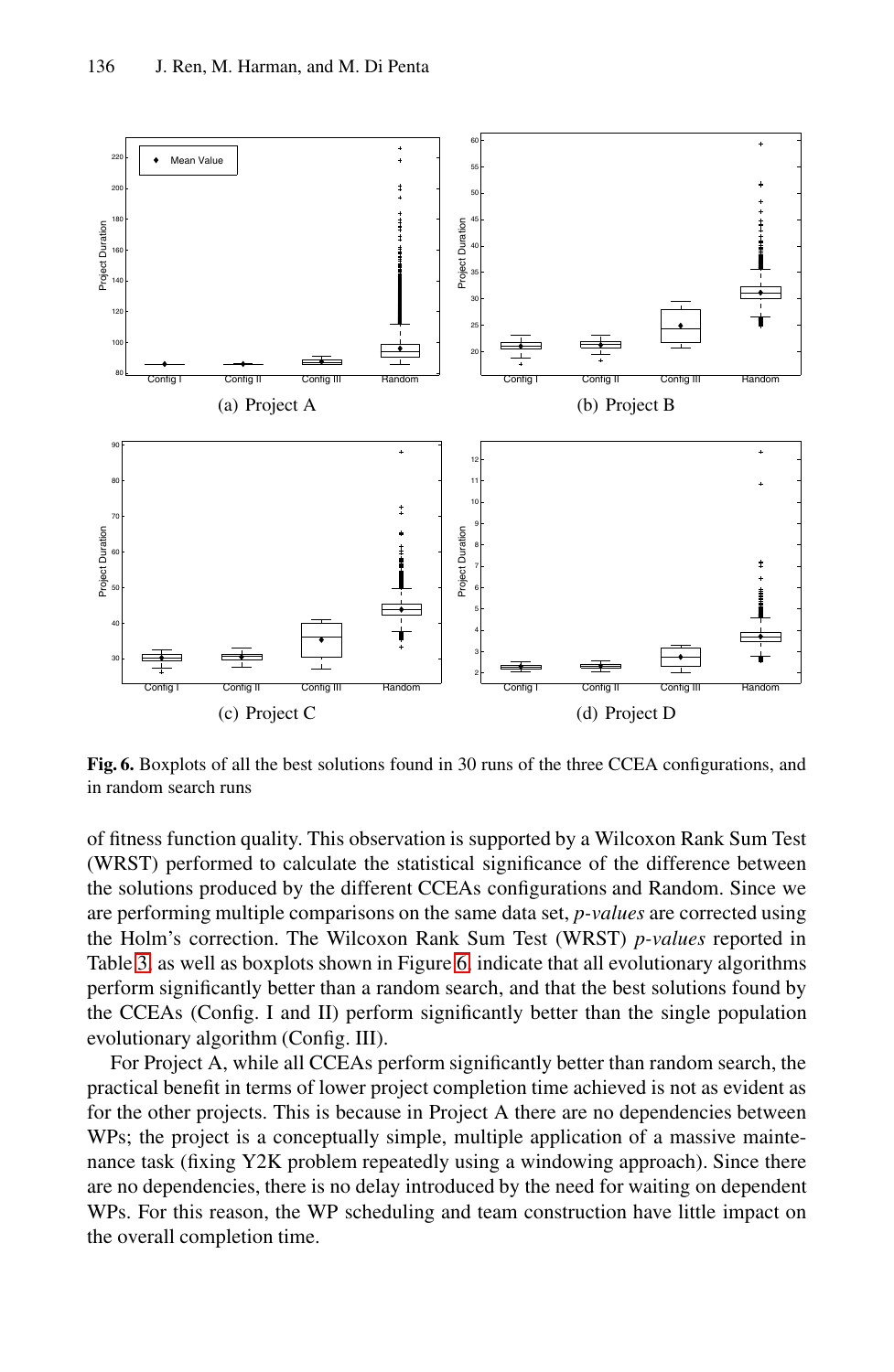| <i>p</i> -values for WRST                   | Projects |          |          |          |  |
|---------------------------------------------|----------|----------|----------|----------|--|
|                                             | A        | В        | C        | D        |  |
| Config. I vs II                             | 0.7229   | 0.1885   | 0.4481   | 0.2449   |  |
| Config. I vs III                            | 5.04E-08 | 3.00E-11 | 2.78E-07 | 2.19E-07 |  |
| Config. $\overline{II}$ vs $\overline{III}$ | 1.47E-07 | 8.86E-10 | 2.08E-06 | 1.28E-06 |  |
| Config. I vs Random                         | 3.97E-40 | 3.82E-40 | 3.83E-40 | 3.83E-40 |  |
| Config. II vs Random                        | 3.97E-40 | 3.82E-40 | 3.83E-40 | 3.83E-40 |  |
| Config. III vs Random                       | 2.70E-30 | 6.04E-37 | 3.13E-36 | 3.66E-36 |  |

**Table 3.** Wilcoxon Rank Sum Test (unpaired) test adjusted p-values for the pairwise comparison of the three configurations

In conclusion, the obtained results support the following two claims: (1) all three CCEAs were found to perform better than the random search, which means the CCEAs passed the 'sanity check' set by **RQ1**, and (2) **RQ2** is answered as the result of the WRST test that indicated the best solutions found by Config. I and II are significantly better than those found by Config. III. We conclude that there is evidence to suggest that co-evolution is effective to deal with software project staffing and scheduling.

### **5.3 Results on Efficiency**

T[o](#page-11-0) [answ](#page-11-0)[er](#page-11-1) **RQ3**, [we](#page-11-2) [ex](#page-11-2)tended the experiments with 30 runs of 3 CCEAs configurations until the solutions produced by all algo[rithm](#page-11-3)s became stable, and, to allow a fair comparison, the random search was set to have the same number of fitness evaluations. The progress of the CCEAs and the random search in finding better solutions are plotted in Figure 7. The fitness values are averaged over 30 runs for CCEAs, while for the random search, the figure shows the best solutions found for the number of evaluations indicated on the horizontal axis.

As shown in Figures 7(b), 7(c), and 7(d), respectively for Projects B, C and D, in most cases, the CCEAs find better solutions than the non-cooperative algorithm. However, there is an exception found for Project A as shown in Figure 7(a), for which the CCEA does not outperform its rivals. We believe that this is due to the dependence-free nature of Project A (as mentioned before, it has no dependencies).

In conclusion, with regard to the efficiency of finding better solutions (**RQ3**), we find evidence that CCEAs outperform random search in general, and that the CCEA with more frequent communication between two populations (Config. I) performs better than the others (Config. II, III, and Random).

### **5.4 Threats to Validity**

*Construct validity* threats may be due to the simplifications made when modeling the development/maintenance process through a simulation. In particular (i) we assumed communication overhead negligible and (ii) we did not consider developers' expertise. However, accounting for these variables was out of scope for this paper, as here the intent was to compare CCEA with non-co-evolutionary genetic algorithms.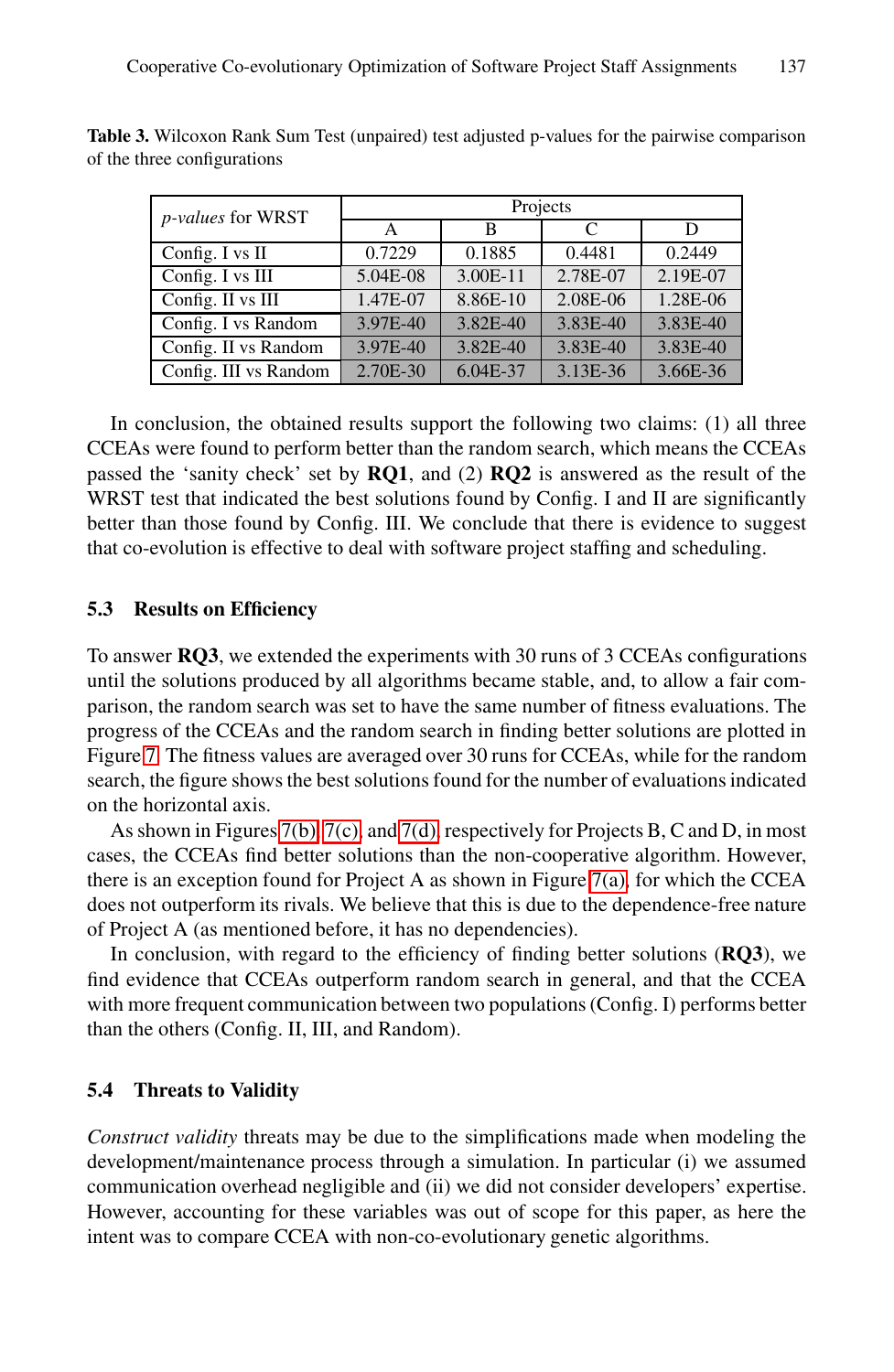<span id="page-11-3"></span><span id="page-11-1"></span><span id="page-11-0"></span>

<span id="page-11-2"></span>**Fig. 7.** Efficiency Comparison of the Random Search and CCEAs

Threats to *internal validity* can be due, in this study, to the bias introduced in our results by the intrinsic randomness of GA and, of course, of the random approach. We mitigate such a threat by performing statistical tests on the results.

Threats to *conclusion validity* concern the relationship between treatment and outcome. Wherever possible, we use appropriate statistics—Wilcoxon test with Holm's correction in particular—to robustly test our conclusions.

Threats to *external validity* concern the generalization [of o](#page-13-2)ur findings. We performed experiments on data from four industrial projects having different characteristics in terms of size, domain, and relationships among WPs. However, further studies are desirable to corroborate the obtained results.

# **6 Related Work**

This section provides a brief overview of related work on search-based project planning.

Chang *et al.* were the first to publish on search-based project planning [10], with their introduction of the Software Project Management Net (SPMNet) approach for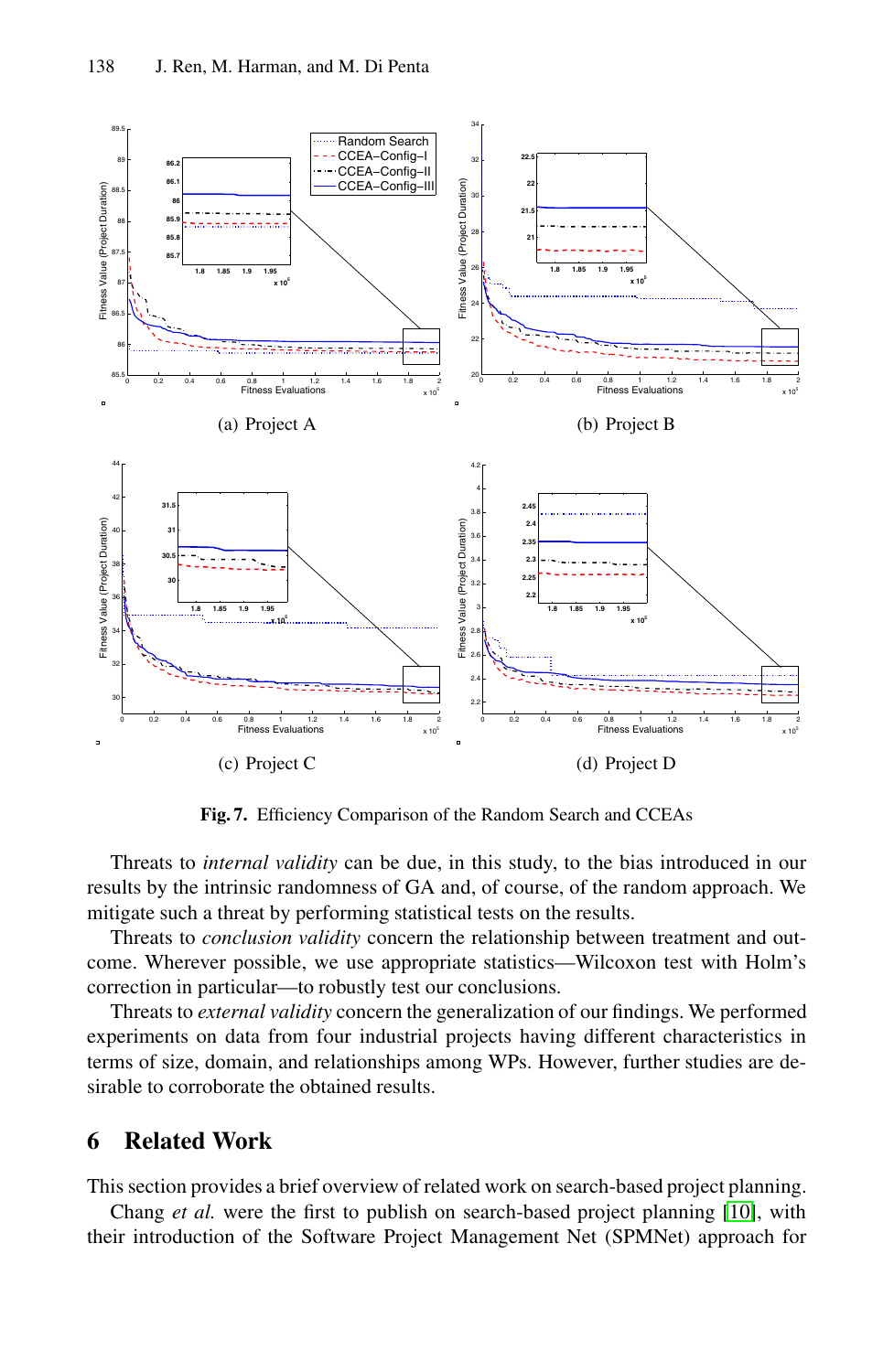project schedulin[g](#page-13-3) [an](#page-13-3)d resource allocation, which was evaluated on simulated project data. Aguilar-Ruiz *et al.* [2] also presented early results on evolutionary optimization for search-based project planning, once again evaluated on synthetically created software project data. Chicano and Alba [3,4] applied search algorithms to software projects to seek to find allocations that achieve earliest completion time. Alvarez-Valdes *et al.* [5] applied a scatter search approach to the problem of minimizing project completion duration.

Project management has recently [12] been the subject of a study of the humancompetitiveness of SBSE, w[hi](#page-13-4)[ch](#page-13-5) [fou](#page-14-5)[nd](#page-14-6) [that](#page-14-7) optimization techniques are able to produce effective results in a shorter time than human decision makers. This work demonstrates that SBSE is a suitable approach to consider for [proj](#page-14-8)[ect](#page-14-9) planning activities since it can find solutions that the human decision maker [ma](#page-13-1)[y o](#page-14-10)therwise miss. While the ultimate decision is likely to rest with the human decision maker, it is therefore important to find suitable SBSE techniques that can support this decision making activity.

Other au[tho](#page-14-11)rs have also worked on SBSE as a means of decision support for software engineering managers and decision makers in the planning stages of software engineering projects focusing on early lifecycle planning [8,11,18,19,23] as we do in the present paper, but also reaching forward to subsequent aspects of the software engineering lifecycle t[hat](#page-14-12) also require planning, such as scheduling of bug fixing tasks [14,22]. Like our present work, s[om](#page-14-2)e of this work has considered multiple objectives [4,15]. This is very natural in softwa[re p](#page-14-10)roject planning which is typified by many different concerns, each of which must be balanced against the others; and issue that is reported to be inherently as part of much work on SBSE [16]. However, no previous work has used co-evolution for project planning to blanch these different objectives.

SBSE can also be used as a way to analyze and understand Software Project Plan[ni](#page-14-0)ng, yielding insight into planning issues, rather than seeking to necessarily provide a specific 'best' project plan [17]. For example SBSE has been used to study the effect of Brooks law [9] on project planning [20]. It has also been used to balance the competing concerns of risk and completion time [15]. Our work may be used in this way, since we can study the way the two populations evolve with respect to one another and the ways in which they are symbiotic. A thorough exploration of this possibility remains a topic for future work.

Di Penta *et al.* [13] compared the performance of different search-based optimization techniques, namely Genetic Algorithms, Simulated Annealing, and Hill Climbing to perform project planning on data from two industrial projects (Projects A and B also used in this study). The present paper can be thought of as an extension of the previous work of Di Penta *et al.*, because it uses the same representation and fitness function, while proposing and evaluating the use of completely unexplored optimization approach: co-evolutionary optimization.

# **7 Conclusions and Future Work**

This paper proposes the use of Cooperative Co-Evolutionary Algorithms (CCEA) to solve software project planning and staffing problems. The co-evolutionary algorithm evolves two populations, one representing WP ordering in a queue (which determines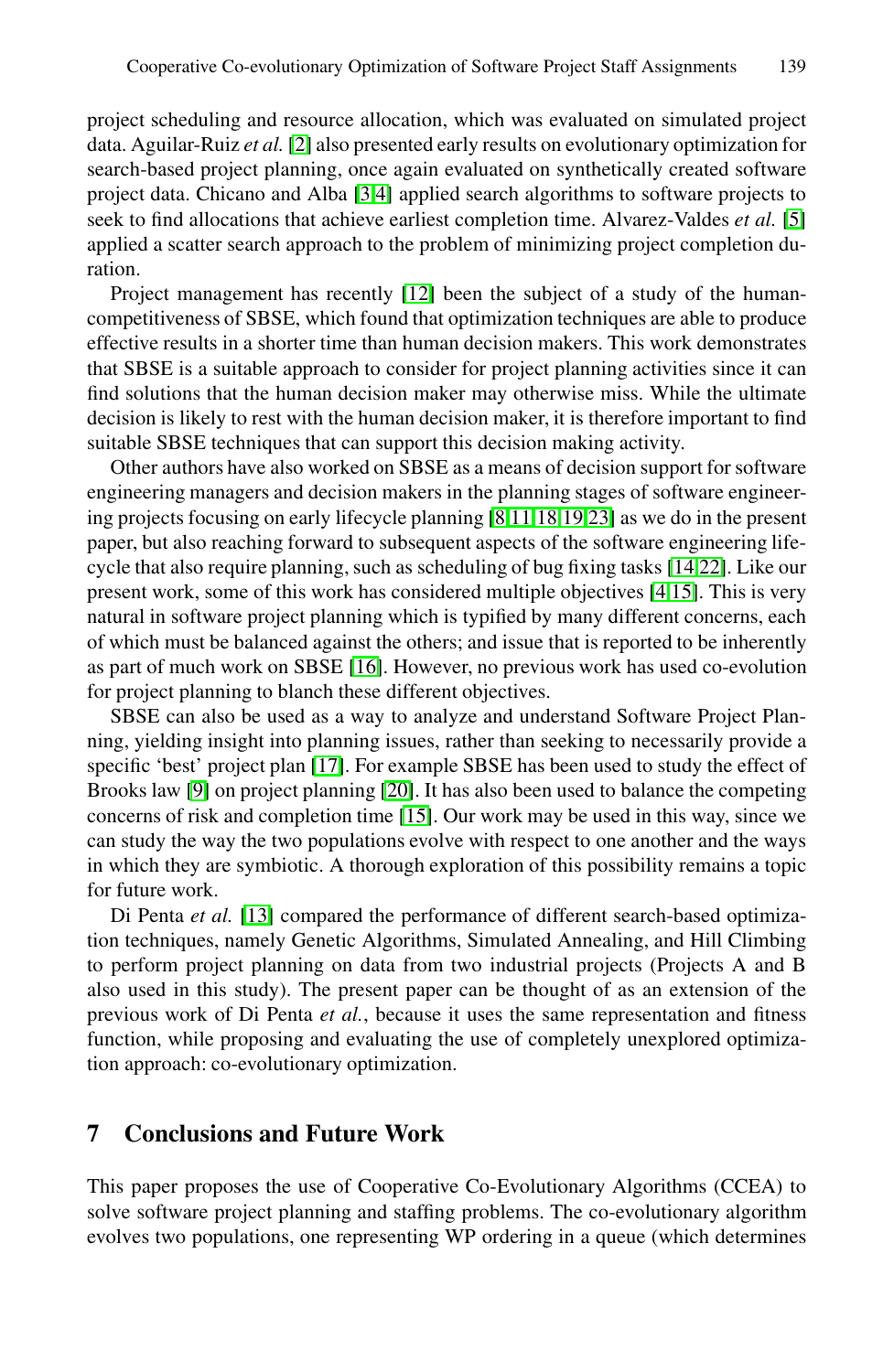#### 140 J. Ren, M. Harman, and M. Di Penta

their assignment to teams), and the other representing developers distribution among teams.

We conducted an empirical study using data from four industrial software projects, aimed at comparing CCEA project planning and staffing with (i) random search and (ii) single population optimization using genetic algorithms, as previously proposed by Di Penta *et al.* [13]. Results of the empirical study show that CCEA is able to outperform random search and single population GA, in terms of effectiveness (i.e., best solutions proposed in terms of project completion time) and efficiency (i.e., a smaller number of evaluations required).

Future work aims at extending the study reported in this paper with further data sets and, above all, at considering a more sophisticated project model, which accounts for further factors not considered in this study, such as developers' skills and expertise, communication overhead models, and schedule robustness.

### <span id="page-13-1"></span><span id="page-13-0"></span>**References**

- 1. Adamopoulos, K., Harman, M., Hierons, R.M.: How to Overcome the Equivalent Mutant Problem and Achieve Tailored Selective Mutation Using Co-evolution. In: Deb, K., et al. (eds.) GECCO 2004. LNCS, vol. 3103, pp. 1338–1349. Springer, Heidelberg (2004)
- 2. Aguilar-Ruiz, J.S., Santos, J.C.R., Ramos, I.: Natural Evolutionary Coding: An Application to Estimating Software Development Projects. In: Proceedings of the 2002 Conference on Genetic and Evolutionary Computation (GECCO 2002), New York, USA, pp. 1–8 (2002)
- 3. Alba, E., Chicano, F.: Management of Software Projects with GAs. In: Proceedings of the 6th Metaheuristics International Conference (MIC 2005), pp. 13–18. Elsevier Science Inc., Austria (2005)
- <span id="page-13-4"></span>4. Alba, E., Chicano, F.: Software Project Management with GAs. Information Sciences 177(11), 2380–2401 (2007)
- 5. Alvarez-Valdes, R., Crespo, E., Tamarit, J.M., Villa, F.: A Scatter Search Algorithm for Project Scheduling under Partially Renewable Resources. Journal of Heuristics 12(1-2), 95– 113 (2006)
- <span id="page-13-2"></span>6. Arcuri, A., Yao, X.: A Novel Co-evolutionary Approach to Automatic Software Bug Fixing. In: Proceedings of the IEEE Congress on Evolutionary Computation (CEC 2008), pp. 162– 168. IEEE Computer Society, Hongkong (2008)
- <span id="page-13-5"></span>7. Arcuri, A., Yao, X.: Co-Evolutionary Automatic Programming for Software Development. Information Sciences (2010)
- 8. Barreto, A., de O. Barros, M., Werner, C.M.L.: Staffing a Software Project: a Constraint Satisfaction and Optimization-based Approach. Computers & Operations Research 35(10), 3073–3089 (2008)
- <span id="page-13-3"></span>9. Brooks Jr., F.P.: The Mythical Man Month: Essays on Software Engineering. Addison-Wesley Publishing Company, Reading (1975)
- 10. Chao, C., Komada, J., Liu, Q., Muteja, M., Alsalqan, Y., Chang, C.: An Application of Genetic Algorithms to Software Project Management. In: Proceedings of the 9th International Advanced Science and Technology, Chicago, Illinois, USA, pp. 247–252 (March 1993)
- 11. Cortellessa, V., Marinelli, F., Potena, P.: An Optimization Framework for Build-or-Buy Decisions in Software Architecture. Computers & Operations Research 35(10), 3090–3106 (2008)
- 12. de Souza, J.T., Maia, C.L., de Freitas, F.G., Coutinho, D.P.: The Human Competitiveness of Search Based Software Engineering. In: Second International Symposium on Search Based Software Engineering (SSBSE 2010), pp. 143–152 (2010)